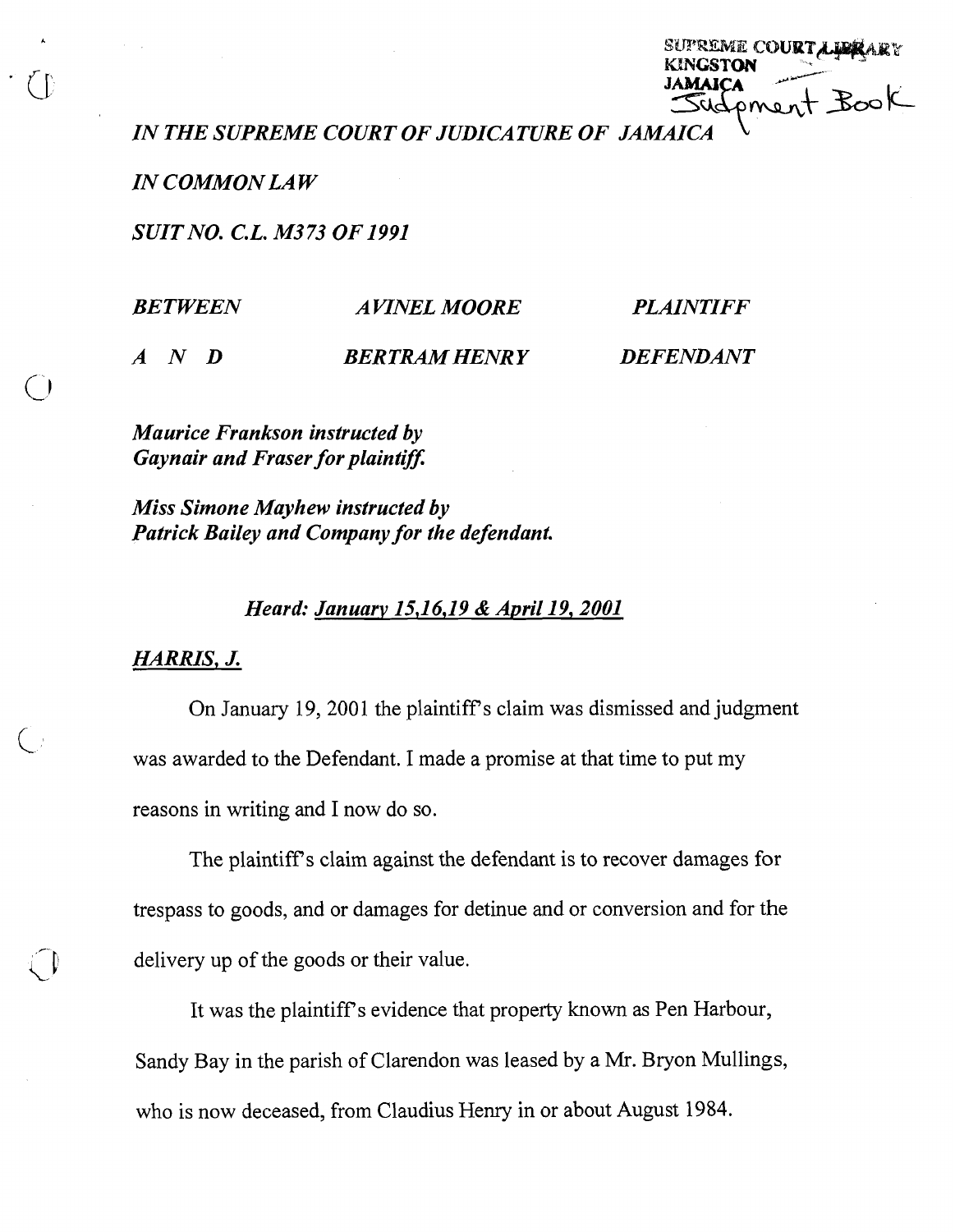She further stated that Mr. Mullings and herself jointly operated businesses on the leased premises and she continued its operation after his demise.

It was also related by her that Claudius Henry forcibly removed her from the premises, subsequently taking possession of certain articles and equipment which were in a building on the property. She also asserted that the articles and equipment belonged to her and following Claudius Henry's death, the defendant took possession of her goods and chattels.

The defendant testified that he is the son of Claudius Henry and he **<sup>i</sup>** lived in the U.S.A. from 1974 to 1987 Claudius Henry died testate in 1986. The property at Pen Harbour Sandy Bay was owned by his father and devised to the defendant and his sister under his will. The will was admitted to probate some time after September 9, 1992 by the executor, Mr. Extol Mignott.

He further stated he was and had been in possession of the property since August 1987. At the time on which he took possession there were fixtures, items of furniture, crockery and glassware in the building.

He also acknowledged the receipt of a letter from the plaintiff's attorney-at-law claiming payment for a number of items but he did not comply with the request.

 $\bigcirc$ 

 $\overline{2}$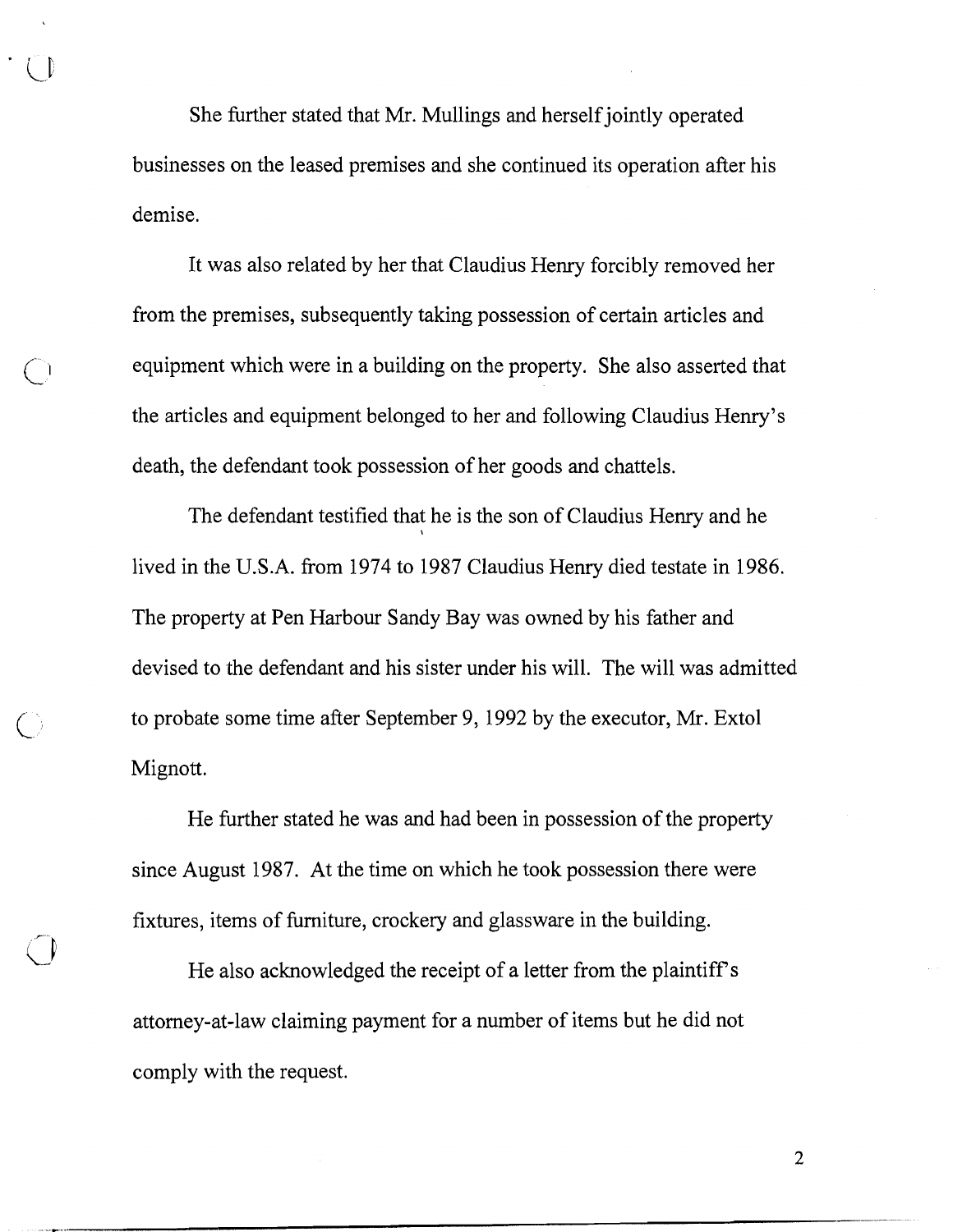To maintain an action in trespass, a plaintiff must show that he had a right to possession of property. He must also prove that there had been direct and immediate interference with his possession of the goods by the defendant.

It was asserted by the plaintiff, that, as a business with Mr. Mullings, she purchased certain items which were part of the assets of the assets of the business. She declared that Mr. Mulling purchased the costly items while she bought the less expensive ones but everything belonged t o them equally. If her evidence were to be accepted, only those items which she bought would have been her property.

She identified some of the articles which she stated that Mr. Claudius Henry had confiscated. However, she did not distinguish those which she said belonged to her as distinct from those which were owned by Mr. Mullings. However, proceeding on the presumption that some of those items were bought by her, she is obliged to show that the defendant had directly interfered with her possession of these goods.

 $\bigcap$ 

It has been established from her evidence that chattels were confiscated by Mr. Claudius Henry in 1986 for non payment of rent. In 1986, the defendant was neither the owner, nor entitled to possession of the property at Sandy Bay or the contents therein. Subsequently to that date he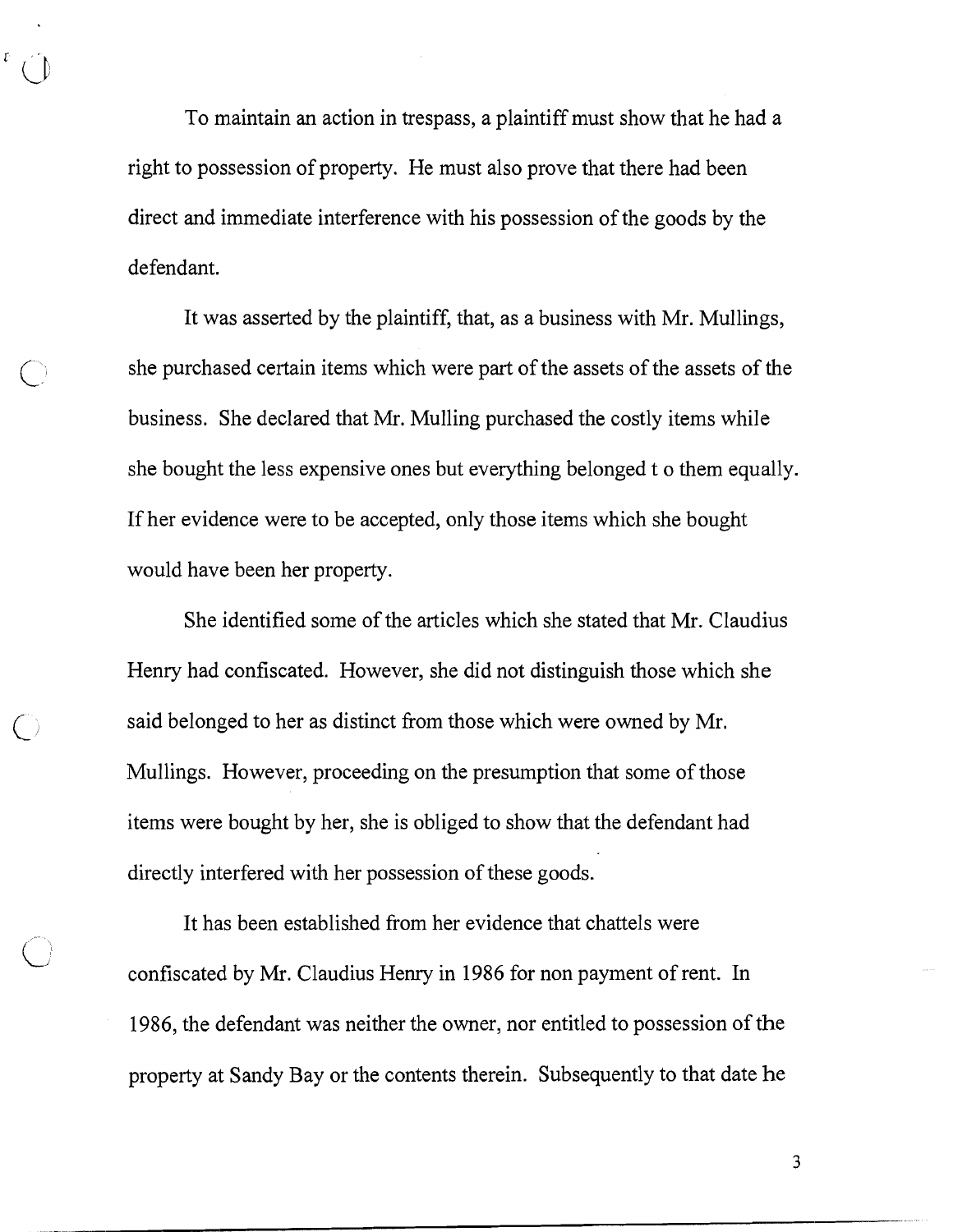was not the owner nor was he entitled to exclusive possession of the property and its contents. Although Claudius Henry died testate in 1986, his will had not been admitted to probate until 1992 and up to the date of trial of this action, the property had not been transferred to the devises, one of whom is the defendant.

On Mr. Claudius Henry's death all real and personal properties of his estate would have been vested in his executor. There is evidence that the defendant is physical possession of the property. He would have had no right to have parted with any of the times he found on the building. He could not have made delivery to the plaintiff of any of the chattels he found on the building as he remained answerable to the executor until his part of the realty and personalty of his father's estate becomes vested in him.

I will now turn to the second issue, that is whether the defendant had wrongfully detained and still detains the plaintiff's goods she contends. The plaintiff has not established her claim to ownership of goods or the right to possession of any goods which she alleged the defendant his detained.

But even it assumed that some of those items to which she refers belonged to her, she alleges that the defendant had been wrongfully in possession of the goods since 1986. It was the following year she made a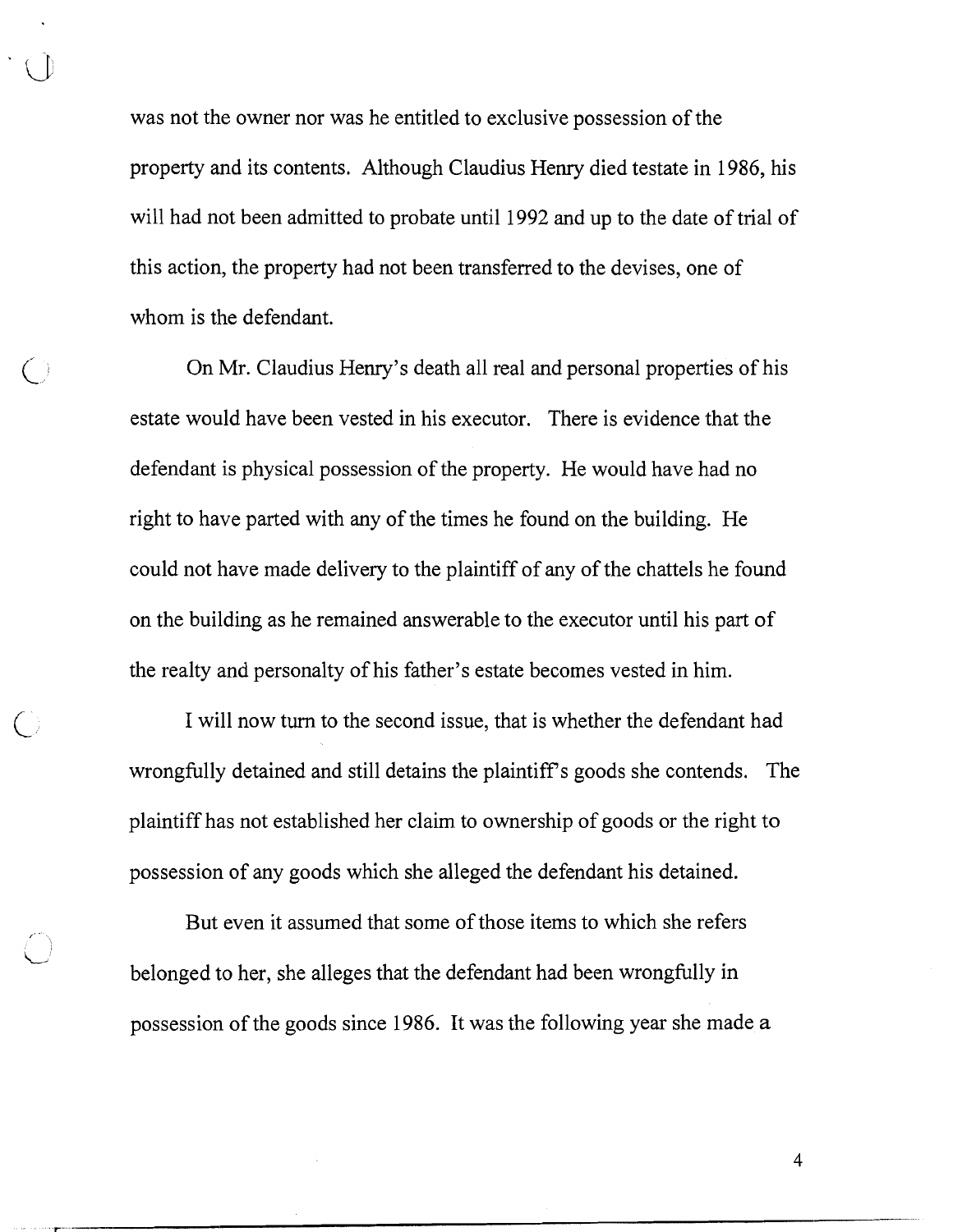demand for the goods. In 1986 the defendant had been resident in the United States of America and did not return to Jamaica until 1987.

The plaintiff, through her attorney-at-law, made the demand on the defendant for the return of the goods in 1987. At the time of the demand, the defendant was under no obligation  $-$  to have acquiesced to any demand for chattels, made by the plaintiff as all the realty and personalty of the estate of Mr. Claudius Henry would have been vested in his executor.

In any action for conversion, the cause of action accrues at the date of conversion unlike detinue, wherein the cause of action accrues from the date of wrongful refusal to deliver up the goods. In General Finance Facilities ltd. v Cooks Cars (Romford Ltd.) [I9631 1 W.L.R. 6444 at page 648 Diplock L.J. stated:

> "There are important distinctions between a cause of action in conversion and a cause of actlon in detinue. The former is a single wrongful act and the cause of action accrues at the date of conversion. The latter is a continuing cause of action which accrues at the date of the wrongful refusal to deliver up the goods and continues until delivery up of the goods or judgment in the action for detinue."

Any claim which the plaintiff might have had with respect to conversion would have accrued on the date on which Claudius Henry seized her goods. Therefore any dispute with respect to the detention of the